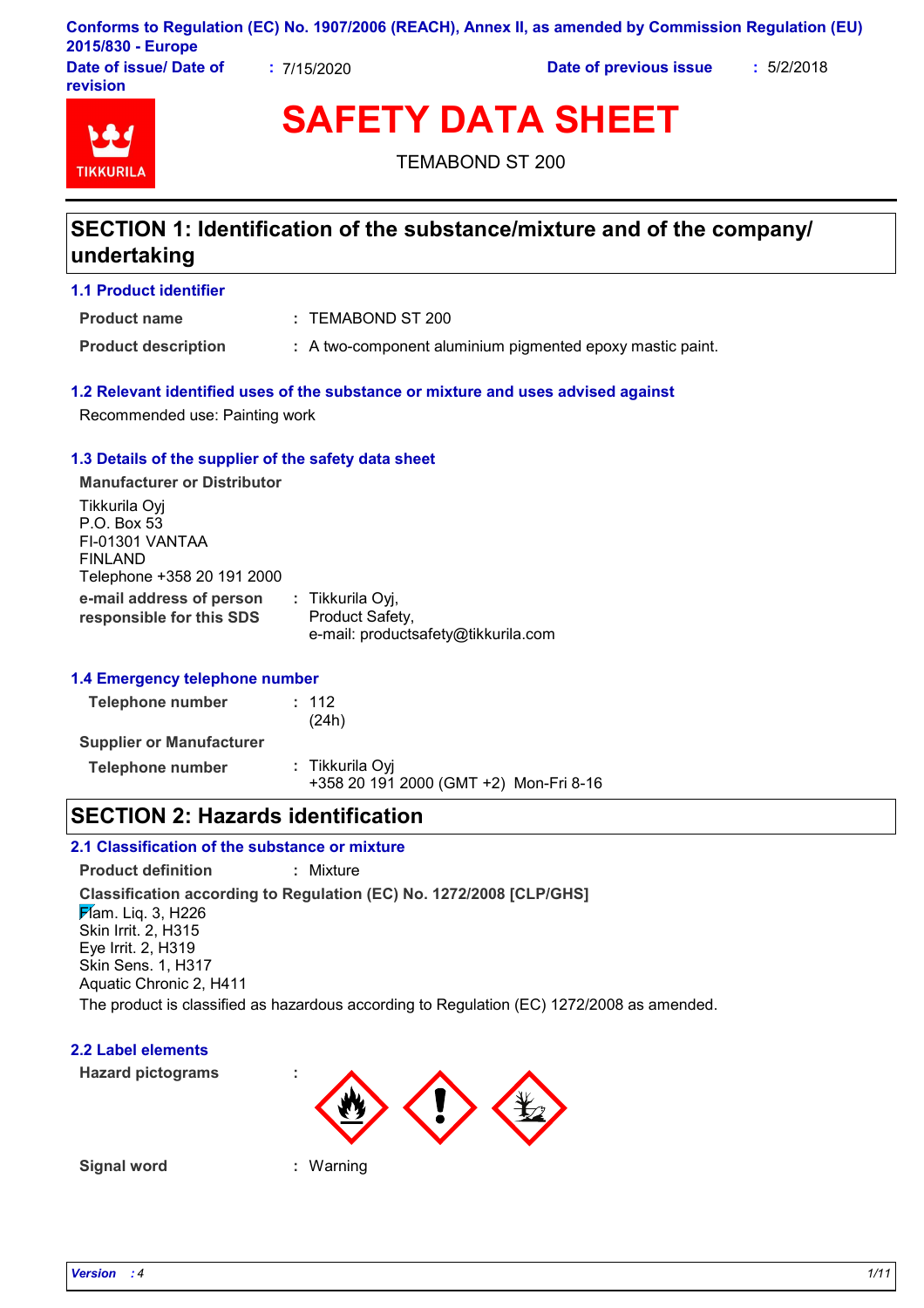| Date of issue/Date of revision        | TEMABOND ST 200<br>15.07.2020 Date of previous issue<br>02.05.2018.                                                                                                                                                                                                                                                                                         |
|---------------------------------------|-------------------------------------------------------------------------------------------------------------------------------------------------------------------------------------------------------------------------------------------------------------------------------------------------------------------------------------------------------------|
| <b>Hazard statements</b>              | : H226 - Flammable liquid and vapor.<br>H319 - Causes serious eye irritation.<br>H315 - Causes skin irritation.<br>H317 - May cause an allergic skin reaction.<br>H411 - Toxic to aquatic life with long lasting effects.                                                                                                                                   |
| <b>Precautionary statements</b>       |                                                                                                                                                                                                                                                                                                                                                             |
| <b>General</b>                        | : Not applicable.                                                                                                                                                                                                                                                                                                                                           |
| <b>Prevention</b>                     | $\frac{1}{2}$ P210 - Keep away from heat, hot surfaces, sparks, open flames and other ignition<br>sources. No smoking.<br>P261 - Avoid breathing mist/vapors/spray.<br>P280 - Wear protective gloves/clothing and eye/face protection.<br>P284 - In case of inadequate ventilation wear respiratory protection.<br>P273 - Avoid release to the environment. |
| <b>Response</b>                       | : P302 + P352 - IF ON SKIN: Wash with plenty of soap and water.<br>P305 + P351 + P338 - IF IN EYES: Rinse cautiously with water for several minutes.<br>Remove contact lenses, if present and easy to do. Continue rinsing.                                                                                                                                 |
| <b>Storage</b>                        | : Not applicable.                                                                                                                                                                                                                                                                                                                                           |
| <b>Disposal</b>                       | : Not applicable.                                                                                                                                                                                                                                                                                                                                           |
| <b>Hazardous ingredients</b>          | $:$ $\mathsf{b}$ is-(4-(2,3-epoxipropoxi)phenyl)propane<br>phenol, methylstyrenated                                                                                                                                                                                                                                                                         |
| <b>Supplemental label</b><br>elements | : Contains small amounts of sensitizing substances: N,N'-ethane-1,2-diylbis<br>(12-hydroxyoctadecan-1-amide).                                                                                                                                                                                                                                               |

**Other hazards which do : not result in classification** : None known.

# **SECTION 3: Composition/information on ingredients**

## **3.2 Mixtures :** Mixture

|                                                                          |                                                                                     |               | <b>Classification</b>                                                                                                                                                         |              |
|--------------------------------------------------------------------------|-------------------------------------------------------------------------------------|---------------|-------------------------------------------------------------------------------------------------------------------------------------------------------------------------------|--------------|
| <b>Product/ingredient</b><br>name                                        | <b>Identifiers</b>                                                                  | $\frac{9}{6}$ | <b>Regulation (EC) No.</b><br>1272/2008 [CLP]                                                                                                                                 | <b>Notes</b> |
| $\overline{pis}$ -(4-(2,3-epoxipropoxi)phenyl)<br>propane                | REACH #: 01-2119456619-26<br>EC: 216-823-5<br>CAS: 1675-54-3<br>Index: 603-073-00-2 | $≥25 - ≤50$   | Skin Irrit. 2, H315<br>Eye Irrit. 2, H319<br>Skin Sens. 1, H317<br>Aquatic Chronic 2, H411                                                                                    |              |
| phenol, methylstyrenated                                                 | REACH #: 01-2119555274-38<br>EC: 270-966-8<br>CAS: 68512-30-1                       | $≥10 - ≤25$   | Skin Irrit. 2, H315<br><b>Skin Sens. 1. H317</b><br>Aquatic Chronic 3, H412                                                                                                   |              |
| aluminium powder (stabilised)                                            | REACH #: 01-2119529243-45<br>EC: 231-072-3<br>CAS: 7429-90-5<br>Index: 013-002-00-1 | ≤10           | Flam. Sol. 1, H228                                                                                                                                                            | T.           |
| Reaction mass of ethylbenzene and<br>xylene                              | REACH #: 01-2119488216-32<br>EC: 215-535-7<br>$CAS: -$                              | $\leq 5$      | Flam. Lig. 3, H226<br>Acute Tox. 4, H312<br>Acute Tox. 4, H332<br>Skin Irrit. 2, H315<br>Eye Irrit. 2, H319<br><b>STOT SE 3, H335</b><br>STOT RE 2, H373<br>Asp. Tox. 1, H304 | $\mathsf{C}$ |
| benzyl alcohol                                                           | REACH #: 01-2119492630-38<br>EC: 202-859-9<br>CAS: 100-51-6                         | $\leq 5$      | Acute Tox. 4, H302<br>Acute Tox. 4, H332<br>Eye Irrit. 2, H319                                                                                                                |              |
| hydrocarbons, C10-C13, n-alkanes,<br>isoalkanes, cyclics, < 2% aromatics | REACH #: 01-2119457273-39<br>EC: 918-481-9                                          | $\leq 5$      | Asp. Tox. 1, H304<br><b>EUH066</b>                                                                                                                                            |              |
| iso-butanol                                                              | REACH #: 01-2119484609-23<br>EC: 201-148-0<br>CAS: 78-83-1<br>Index: 603-108-00-1   | $\leq 2.9$    | Flam. Lig. 3, H226<br>Skin Irrit. 2, H315<br>Eye Dam. 1, H318<br><b>STOT SE 3, H335</b><br>STOT SE 3, H336                                                                    |              |
| N,N'-ethane-1,2-diylbis                                                  | REACH #: 01-2119978265-26                                                           | ≤ $0.3$       | Skin Sens. 1, H317                                                                                                                                                            |              |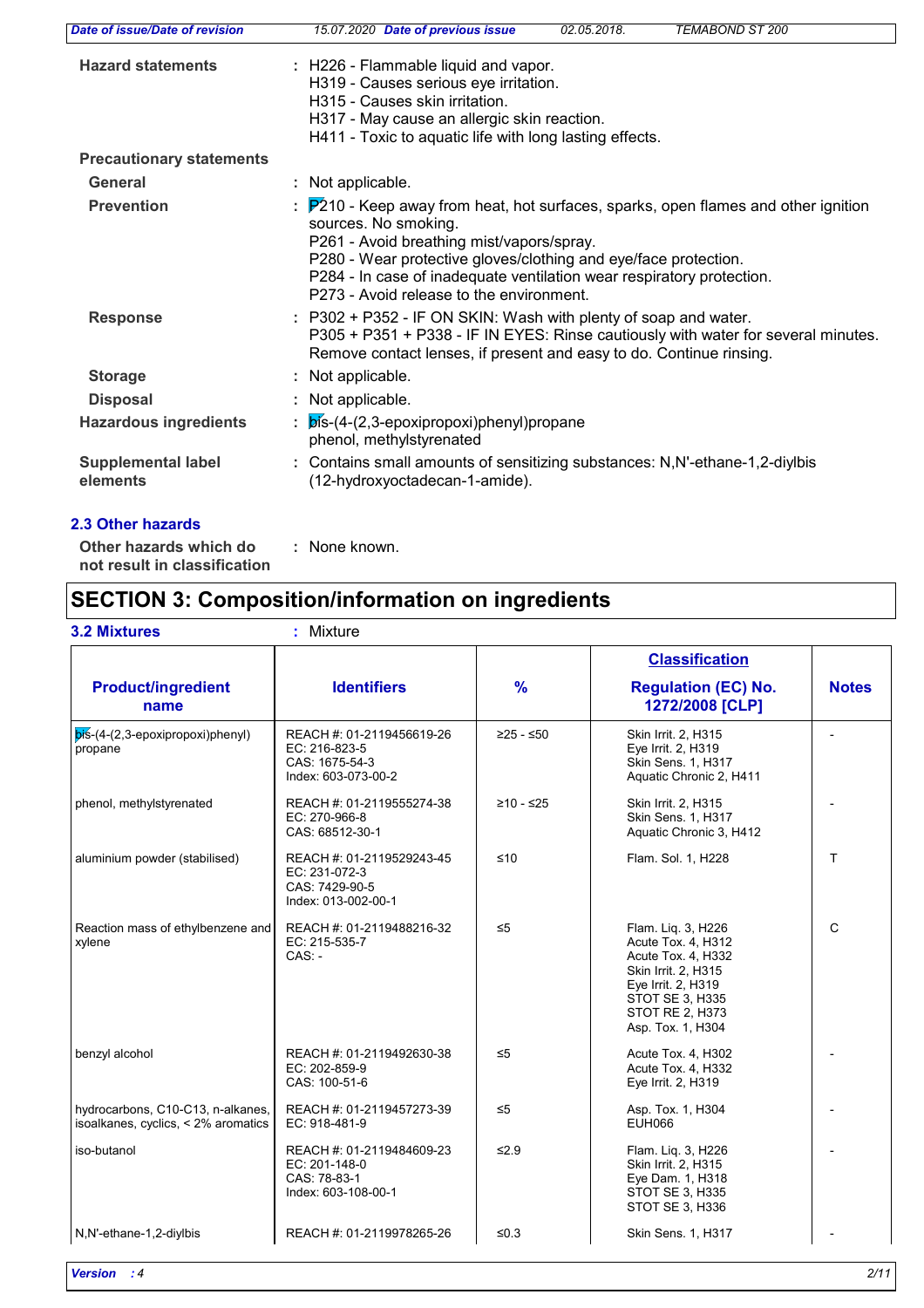| Date of issue/Date of revision | 15.07.2020 Date of previous issue | 02.05.2018 | TEMABOND ST 200                                                                                       |  |
|--------------------------------|-----------------------------------|------------|-------------------------------------------------------------------------------------------------------|--|
| (12-hydroxyoctadecan-1-amide)  | EC: 204-613-6<br>CAS: 123-26-2    |            | Aquatic Chronic 3, H412<br>See Section 16 for the full<br>text of the H statements<br>declared above. |  |

There are no additional ingredients present which, within the current knowledge of the supplier, are classified and contribute to the classification of the substance and hence require reporting in this section.

There are no additional ingredients present which, within the current knowledge of the supplier and in the concentrations applicable, are classified as hazardous to health or the environment, are PBTs or vPvBs or have been assigned a workplace exposure limit and hence require reporting in this section.

Occupational exposure limits, if available, are listed in Section 8.

Notes, if applicable, refer to Notes given in Annex VI of 1272/2008/EC.

## **SECTION 4: First aid measures**

## **4.1 Description of first aid measures**

| General             | : In all cases of doubt, or when symptoms persist, seek medical attention. Show this<br>safety data sheet or label to the doctor if possible.                                                                                                          |
|---------------------|--------------------------------------------------------------------------------------------------------------------------------------------------------------------------------------------------------------------------------------------------------|
| Eye contact         | : Check for and remove any contact lenses. Immediately flush eyes with plenty of<br>lukewarm water, keeping eyelids open. Continue to rinse for at least 15 minutes.<br>Get medical attention if symptoms occur.                                       |
| <b>Inhalation</b>   | : Remove to fresh air. Keep person warm and at rest. If not breathing, if breathing is<br>irregular or if respiratory arrest occurs, provide artificial respiration or oxygen by<br>trained personnel. Get medical attention.                          |
| <b>Skin contact</b> | : Remove contaminated clothing and shoes. Wash skin thoroughly with soap and<br>water or use recognized skin cleanser. Do NOT use solvents or thinners. Get<br>medical attention if symptoms occur.                                                    |
| Ingestion           | : If accidentally swallowed rinse the mouth with plenty of water (only if the person is<br>conscious) and obtain immediate medical attention. Remove to fresh air and keep<br>at rest in a position comfortable for breathing. Do NOT induce vomiting. |

## **4.2 Most important symptoms and effects, both acute and delayed**

Causes skin irritation.

Causes serious eye irritation.

May cause an allergic skin reaction.

Inhalation of vapours may cause dizziness, headache and nausea.

See Section 11 for more detailed information on health effects and symptoms.

## **4.3 Indication of any immediate medical attention and special treatment needed**

None.

## **SECTION 5: Firefighting measures**

## **5.1 Extinguishing media**

| Suitable extinguishing<br>media   | : Use an extinguishing agent suitable for the surrounding fire. Recommended:<br>Alcohol resistant foam, $CO2$ , powders or water spray/mist. |
|-----------------------------------|----------------------------------------------------------------------------------------------------------------------------------------------|
| Unsuitable extinguishing<br>media | : Do not use a direct water jet that could spread the fire.                                                                                  |

## **5.2 Special hazards arising from the substance or mixture**

| <b>Hazards from the</b><br>substance or mixture | : Flammable liquid and vapor. Fire will produce dense black smoke. Exposure to<br>decomposition products may cause a health hazard. The vapor/gas is heavier than<br>air and will spread along the ground. Vapors may accumulate in low or confined<br>areas or travel a considerable distance to a source of ignition and flash back.<br>Runoff to sewer may create fire or explosion hazard. |
|-------------------------------------------------|------------------------------------------------------------------------------------------------------------------------------------------------------------------------------------------------------------------------------------------------------------------------------------------------------------------------------------------------------------------------------------------------|
| <b>Hazardous combustion</b><br>products         | : When exposed to high temperatures, hazardous decomposition products may be<br>produced, such as carbon monoxide and dioxide, smoke, oxides of nitrogen etc.                                                                                                                                                                                                                                  |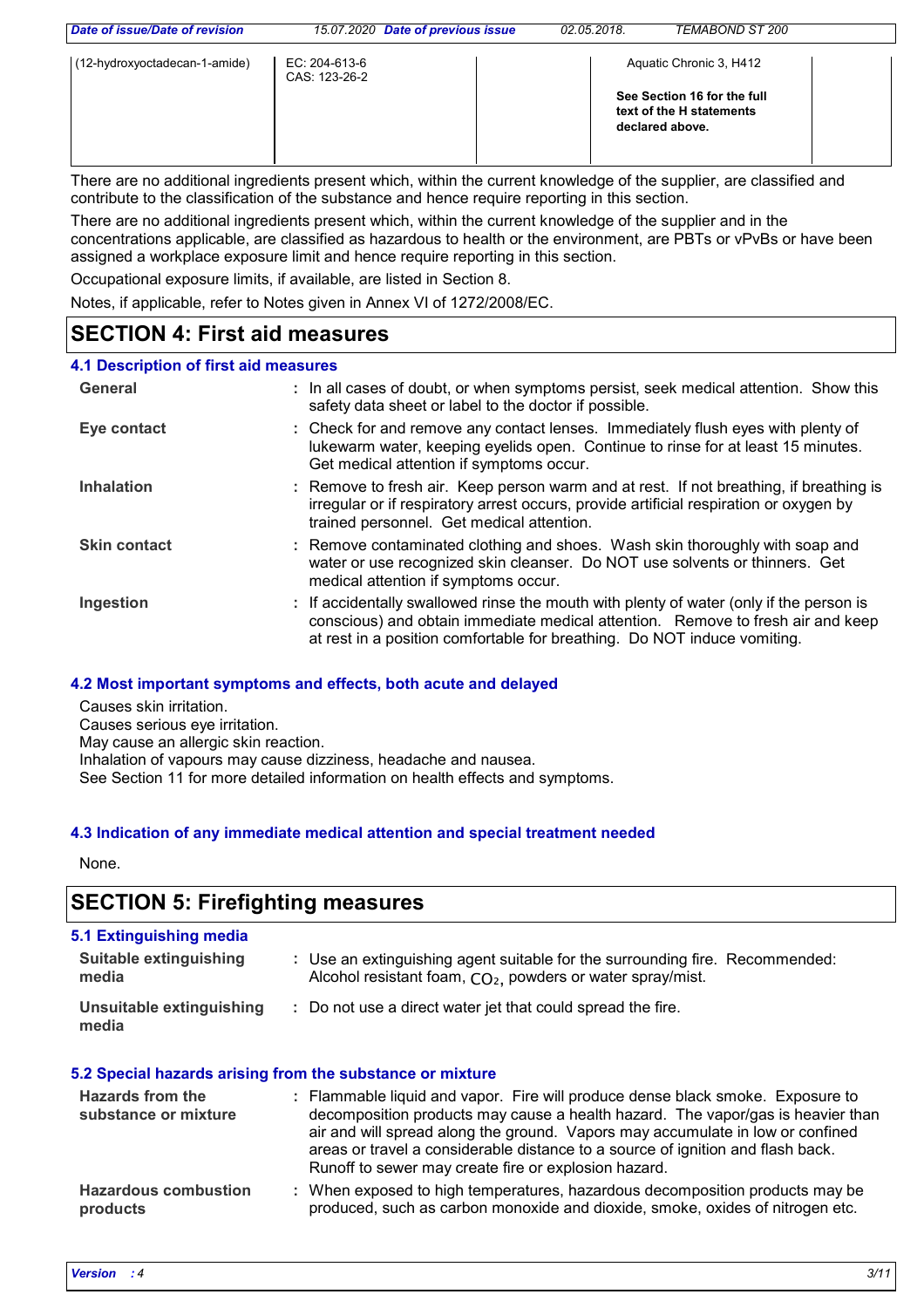| <b>Date of issue/Date of revision</b>                                                | 15.07.2020 Date of previous issue                                                                                                                                                                                                                                 | 02.05.2018. | TEMABOND ST 200                                                                     |
|--------------------------------------------------------------------------------------|-------------------------------------------------------------------------------------------------------------------------------------------------------------------------------------------------------------------------------------------------------------------|-------------|-------------------------------------------------------------------------------------|
| <b>5.3 Advice for firefighters</b>                                                   |                                                                                                                                                                                                                                                                   |             |                                                                                     |
| <b>Special protective actions</b><br>for fire-fighters                               | : Move containers from fire area if this can be done without risk. Use water spray to<br>Fire water contaminated with this material must be contained and prevented from<br>being discharged to any waterway, sewer or drain.                                     |             | keep fire-exposed containers cool. This material is hazardous to aquatic organisms. |
| <b>Special protective</b><br>equipment for fire-fighters                             | : Fire-fighters should wear appropriate protective equipment and self-contained<br>breathing apparatus (SCBA) with a full face-piece operated in positive pressure<br>mode.                                                                                       |             |                                                                                     |
| <b>SECTION 6: Accidental release measures</b>                                        |                                                                                                                                                                                                                                                                   |             |                                                                                     |
| <b>6.1 Personal precautions,</b><br>protective equipment and<br>emergency procedures | : Shut off all ignition sources. No flares, smoking or flames in hazard area. Provide<br>adequate ventilation. Avoid breathing vapor or mist. Avoid contact with skin and<br>eyes. See Section 8 for information on appropriate personal protective equipment.    |             |                                                                                     |
| <b>6.2 Environmental</b><br>precautions                                              | : Hazardous to aguatic environment. Do not allow to enter drains, water courses or<br>soil.                                                                                                                                                                       |             |                                                                                     |
| 6.3 Methods and materials<br>for containment and<br>cleaning up                      | : Contain and collect spillage with non-combustible, absorbent material e.g. sand,<br>earth, vermiculite or diatomaceous earth and place in container for disposal<br>according to local regulations. Preferably clean with a detergent. Avoid using<br>solvents. |             |                                                                                     |
| 6.4 Reference to other<br><b>sections</b>                                            | : See Section 1 for emergency contact information.<br>See Section 13 for additional waste treatment information.                                                                                                                                                  |             |                                                                                     |

# **SECTION 7: Handling and storage**

| <b>7.1 Precautions for safe</b><br>handling                                   | : Vapors are heavier than air and may spread along floors. Vapors may form explosive<br>mixtures with air. Prevent the creation of flammable or explosive concentrations of<br>vapors in air and avoid vapor concentrations higher than the occupational exposure<br>limits. Isolate from sources of heat, sparks and open flame. In addition, the product<br>should only be used in areas from which all naked lights and other sources of ignition<br>have been excluded. Electrical equipment should be protected to the appropriate<br>standard. Mixture may charge electrostatically: always use earthing leads when<br>transferring from one container to another. No sparking tools should be used.<br>Skin contact with the product and exposure to spray mist and vapor should be<br>avoided. Avoid contact with skin and eyes. Avoid inhalation of dust from sanding.<br>Wear appropriate respirator when ventilation is inadequate. See Section 8 for<br>information on appropriate personal protective equipment. Eating, drinking and<br>smoking should be prohibited in areas where this material is handled and stored.<br>Wash hands before breaks and immediately after handling the product. Avoid<br>release to the environment. |
|-------------------------------------------------------------------------------|-----------------------------------------------------------------------------------------------------------------------------------------------------------------------------------------------------------------------------------------------------------------------------------------------------------------------------------------------------------------------------------------------------------------------------------------------------------------------------------------------------------------------------------------------------------------------------------------------------------------------------------------------------------------------------------------------------------------------------------------------------------------------------------------------------------------------------------------------------------------------------------------------------------------------------------------------------------------------------------------------------------------------------------------------------------------------------------------------------------------------------------------------------------------------------------------------------------------------------------------------------|
| <b>7.2 Conditions for safe</b><br>storage, including any<br>incompatibilities | : Store away from direct sunlight in a dry, cool and well-ventilated area, away from<br>incompatible materials (see Section 10). Store and use away from heat, sparks,<br>open flame or any other ignition source. No smoking. Keep container tightly closed.<br>Containers that have been opened must be carefully resealed and kept upright to<br>prevent leakage. Do not store in unlabeled containers. Recommended storage<br>temperature is $+5^{\circ}$ C +25°C. Store in accordance with local regulations.                                                                                                                                                                                                                                                                                                                                                                                                                                                                                                                                                                                                                                                                                                                                  |
| 7.3 Specific end use(s)                                                       | : None.                                                                                                                                                                                                                                                                                                                                                                                                                                                                                                                                                                                                                                                                                                                                                                                                                                                                                                                                                                                                                                                                                                                                                                                                                                             |

## **SECTION 8: Exposure controls/personal protection**

## **8.1 Control parameters**

**Occupational exposure limits**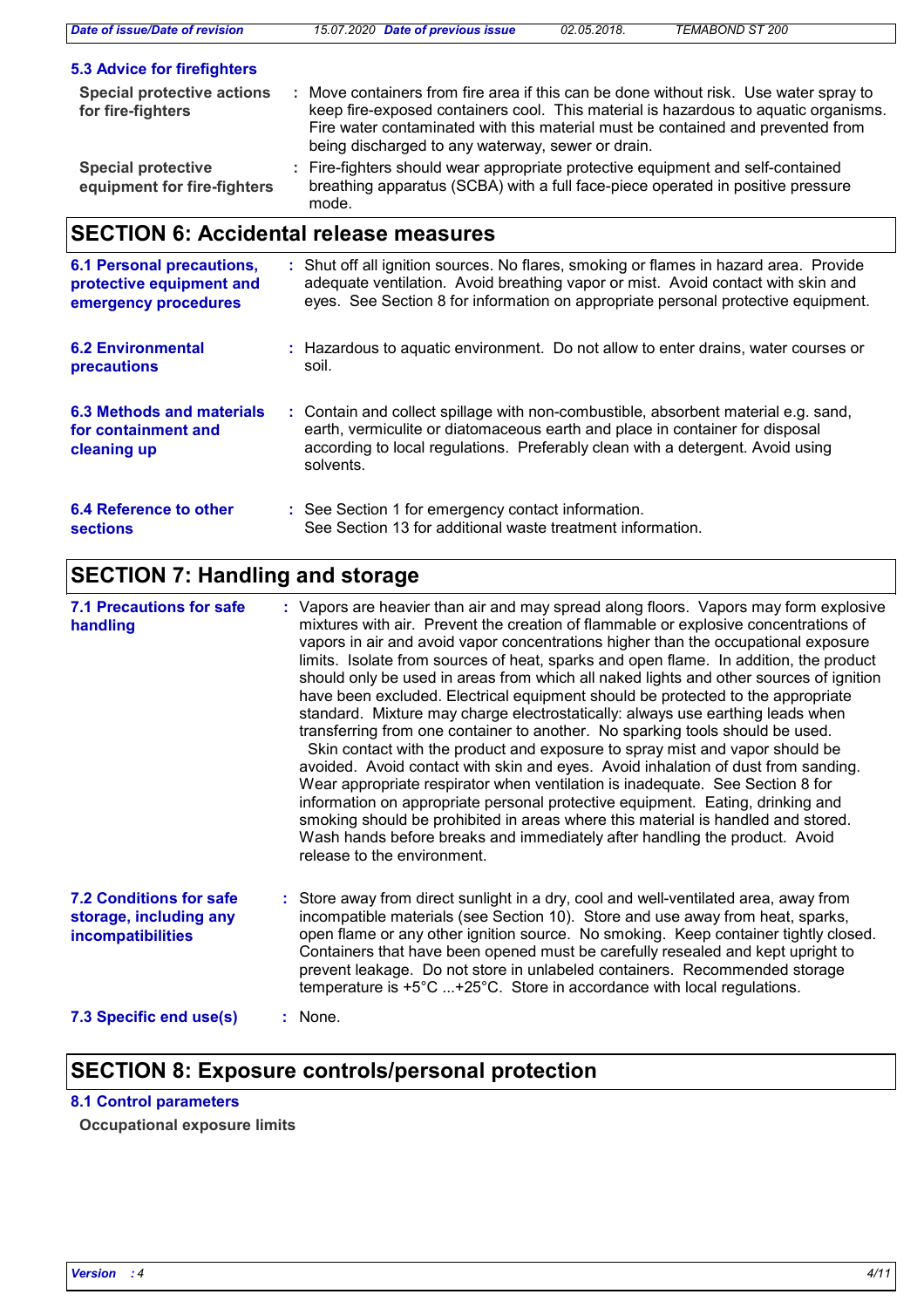*Date of issue/Date of revision 15.07.2020 Date of previous issue 02.05.2018. TEMABOND ST 200*

| <b>Product/ingredient name</b>                        | <b>Exposure limit values</b>                                                                                                                                                                                                                            |  |  |
|-------------------------------------------------------|---------------------------------------------------------------------------------------------------------------------------------------------------------------------------------------------------------------------------------------------------------|--|--|
| $\mathcal{R}$ eaction mass of ethylbenzene and xylene | EU OEL (Europe, 10/2019). Absorbed through skin. Notes: list<br>of indicative occupational exposure limit values<br>TWA: 50 ppm 8 hours.<br>TWA: 221 mg/m <sup>3</sup> 8 hours.<br>STEL: 100 ppm 15 minutes.<br>STEL: 442 mg/m <sup>3</sup> 15 minutes. |  |  |

Additional information

## **Ethylbenzene**

**EU OEL (Europe, 12/2009). Absorbed through skin.**

TWA: 100 ppm 8 hours.

TWA:  $442$  mg/m<sup>3</sup> 8 hours.

STEL: 200 ppm 15 minutes.

STEL: 884 mg/m<sup>3</sup> 15 minutes.

Please check your local legislation for national OEL value for ethylbenzene.

Recommended monitoring : If this product contains ingredients with exposure limits, personal, workplace **procedures** atmosphere or biological monitoring may be required to determine the effectiveness of the ventilation or other control measures and/or the necessity to use respiratory protective equipment.

### **DNELs/DMELs**

No DNELs/DMELs available.

**PNECs**

No PNECs available.

## **8.2 Exposure controls**

#### **Appropriate engineering controls**

Provide adequate ventilation. Where reasonably practicable, this should be achieved by the use of local exhaust ventilation and good general extraction. Use explosion-proof ventilation equipment. If these are not sufficient to maintain concentrations of particulates and solvent vapours below the OEL, suitable respiratory protection must be worn (see Personal protection for both components). Contains epoxy constituents. Skin contact with the product and exposure to spray mist and vapor should be avoided. Comply with the health and safety at work laws.

#### **Individual protection measures**

| <b>Eye/face protection</b>                | : Use safety eyewear designed to protect against splash of liquids (EN166).                                                                                                                                                                                                                                                                                                                                                                                                                                                                                                              |
|-------------------------------------------|------------------------------------------------------------------------------------------------------------------------------------------------------------------------------------------------------------------------------------------------------------------------------------------------------------------------------------------------------------------------------------------------------------------------------------------------------------------------------------------------------------------------------------------------------------------------------------------|
| <b>Hand protection</b>                    | : Always wear approved protective gloves against chemicals. Gloves should be<br>replaced regularly and if there is any sign of damage to the glove material. The<br>instructions and information provided by the glove manufacturer on use, storage,<br>maintenance and replacement must be followed.<br>Recommended glove material (EN374):<br>< 1 hour (breakthrough time): nitrile rubber, butyl rubber<br>> 8 hours (breakthrough time): laminated foil<br>Not recommended: PVC or natural rubber (latex) gloves                                                                     |
| <b>Skin protection</b>                    | : Wear suitable protective clothing. This product is classified as flammable. If<br>necessary, personnel should wear antistatic clothing made of natural fibers or of<br>high-temperature-resistant synthetic fibers.                                                                                                                                                                                                                                                                                                                                                                    |
| <b>Respiratory protection</b>             | : If ventilation is inadequate, use respirator that will protect against organic vapor and<br>dust/mist. During spray-application use respirators with combination filter A/P3<br>(EN405:2001). Wear a half mask or full face respirator with gas and vapor filter A<br>and dust filter P2 during sanding (EN140:1998, EN405:2001). During continuous<br>and long-term work the use of motor-driven or air-fed respirators is recommended<br>(EN12941:1998). Be sure to use an approved/certified respirator or equivalent.<br>Check that mask fits tightly and change filter regularly. |
| <b>Environmental exposure</b><br>controls | : For information regarding environmental protection measures, please refer to<br>section 13 for waste handling, section 7 for handling and storage and section 1.2<br>for relevant identified uses of the substance or mixture and uses advised against.                                                                                                                                                                                                                                                                                                                                |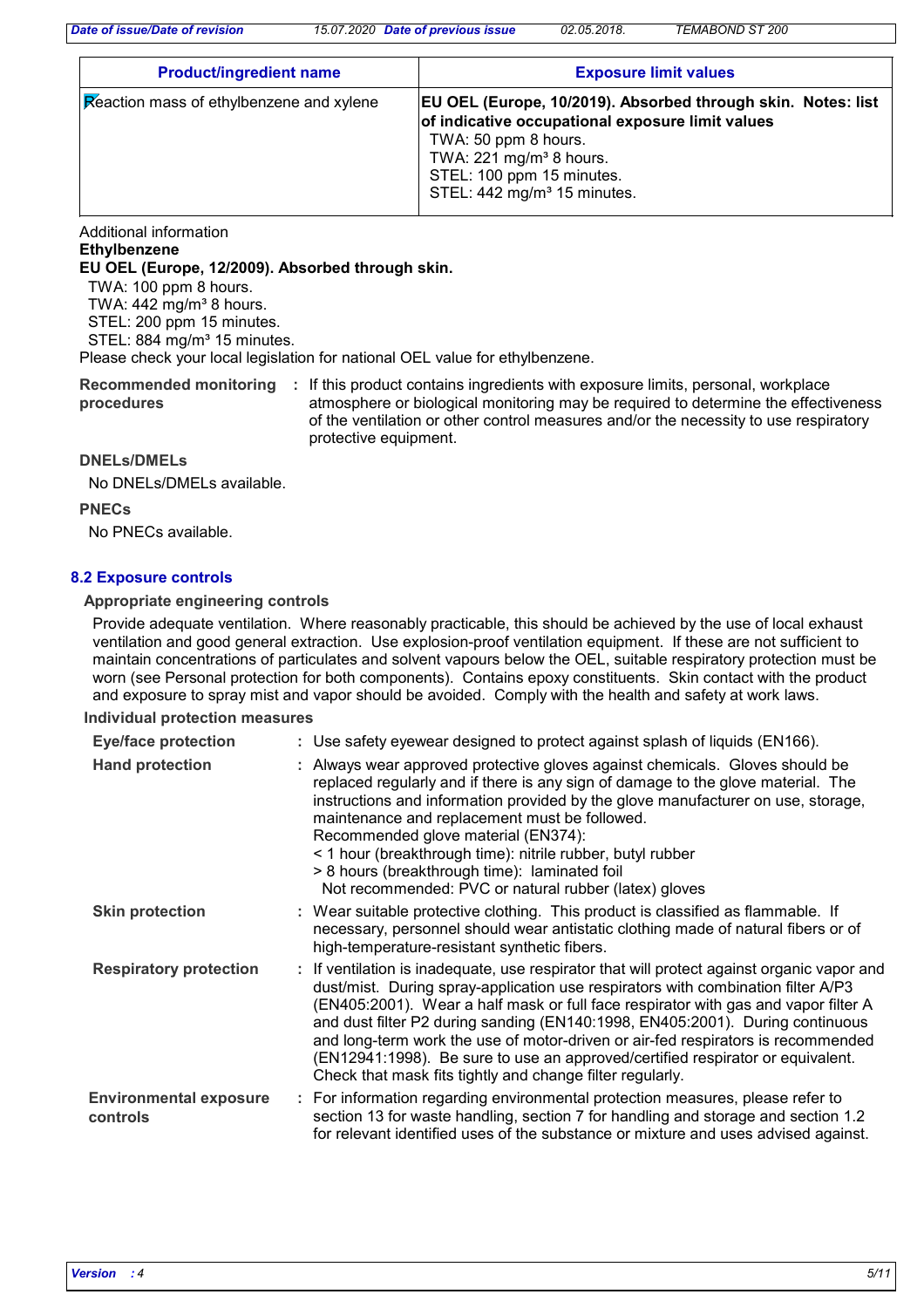## **SECTION 9: Physical and chemical properties**

| 9.1 Information on basic physical and chemical properties  |                                                          |
|------------------------------------------------------------|----------------------------------------------------------|
| Appearance                                                 |                                                          |
| <b>Physical state</b>                                      | : Liquid.                                                |
| Color                                                      | : Coloured                                               |
| Odor                                                       | : Strong.                                                |
| <b>Odor threshold</b>                                      | : Not relevant for the hazard assessment of the product. |
| pH                                                         | : Not relevant for the hazard assessment of the product. |
| Melting point/freezing point                               | $: -94.96^{\circ}$ C (xylene)                            |
| Initial boiling point and<br>boiling range                 | $: 136.16^{\circ}$ C (xylene)                            |
| <b>Flash point</b>                                         | $: 25^{\circ}$ C (xylene)                                |
| <b>Evaporation rate</b>                                    | $: 0.77$ (butyl acetate = 1) (xylene)                    |
| Flammability (solid, gas)                                  | : Not applicable. Product is a liquid.                   |
|                                                            |                                                          |
| Upper/lower flammability or<br>explosive limits            | : Lower: $0.8\%$ (xylene)<br>Upper: 6.7% (xylene)        |
| Vapor pressure                                             | : 0.89 kPa [room temperature] (xylene)                   |
| <b>Vapor density</b>                                       | $: 3.7$ (xylene)                                         |
| <b>Density</b>                                             | : $1.4$ g/cm <sup>3</sup>                                |
| Solubility(ies)                                            | : insoluble in water.                                    |
| Partition coefficient: n-octanol/: Not available.<br>water |                                                          |
| <b>Auto-ignition temperature</b>                           | $: 432^{\circ}$ C (xylene)                               |
| <b>Decomposition temperature</b>                           | : Not relevant for the hazard assessment of the product. |
| <b>Viscosity</b>                                           | : Not relevant for the hazard assessment of the product. |
| <b>Explosive properties</b>                                | : No explosive ingredients present.                      |

## **9.2 Other information**

No additional information.

## **10.6 Hazardous decomposition products 10.4 Conditions to avoid** : Avoid extreme heat and freezing. Avoid all possible sources of ignition (spark or flame). When exposed to high temperatures, hazardous decomposition products may be **:** produced, such as carbon monoxide and dioxide, smoke, oxides of nitrogen etc. **10.2 Chemical stability** : Stable under recommended storage and handling conditions (see Section 7). : Keep away from the following materials to prevent strong exothermic reactions: oxidizing agents strong acids strong alkalis **10.5 Incompatible materials : 10.3 Possibility of hazardous reactions :** May present an explosion hazard when material is suspended in air in confined areas or equipment and subjected to spark, heat or flame. **SECTION 10: Stability and reactivity 10.1 Reactivity :** See Section 10.5.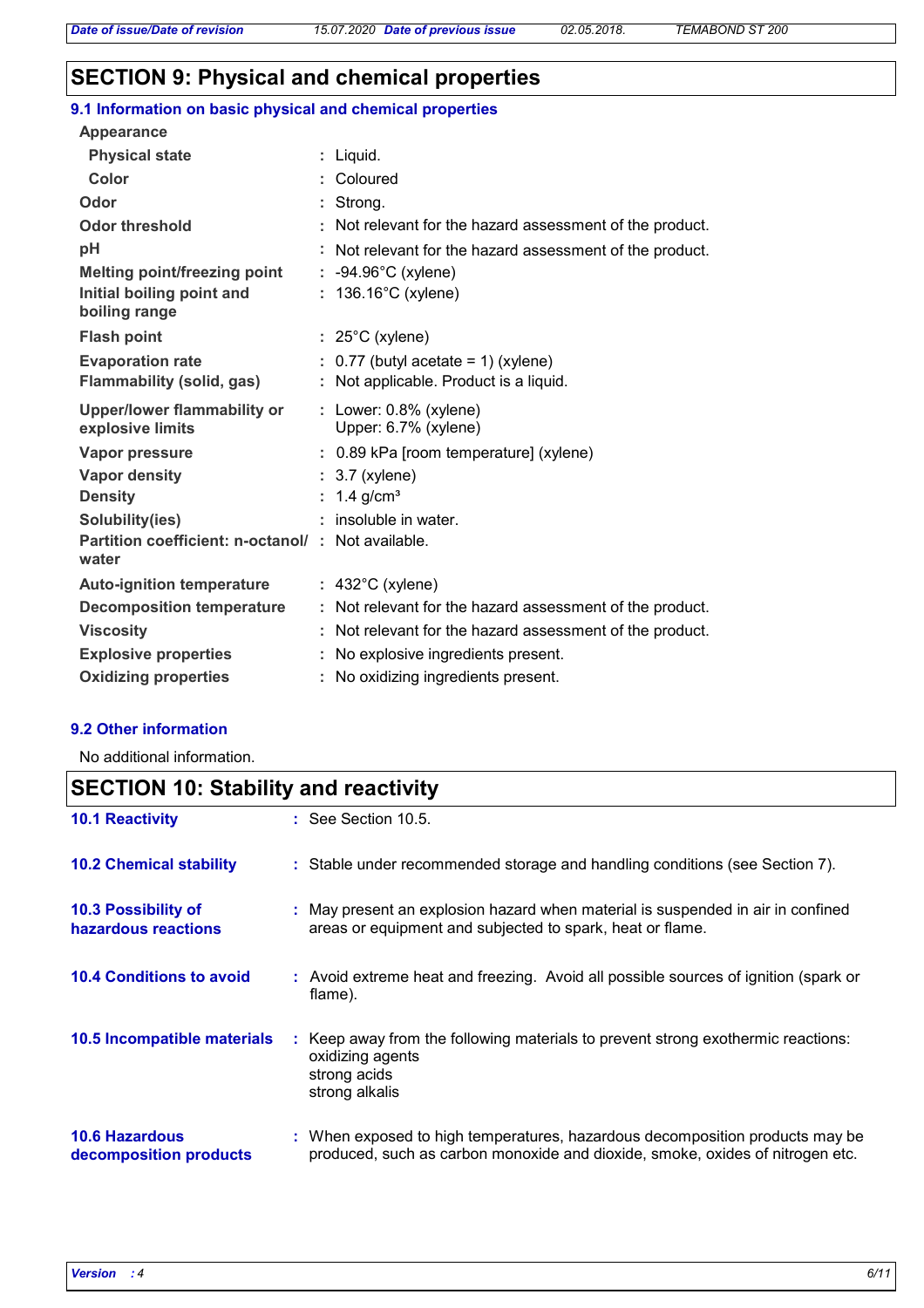## **SECTION 11: Toxicological information**

#### **11.1 Information on toxicological effects**

There is no testdata available on the product itself. The product is classified as hazardous according to Regulation (EC) 1272/2008 as amended.

Exposure to component solvent vapor concentrations in excess of the stated occupational exposure limit may result in adverse health effects such as mucous membrane and respiratory system irritation and adverse effects on the kidneys, liver and central nervous system. Symptoms and signs include headache, dizziness, fatigue, muscular weakness, drowsiness and, in extreme cases, loss of consciousness. Repeated or prolonged contact with the mixture may cause removal of natural fat from the skin, resulting in non-allergic contact dermatitis and absorption through the skin. Based on the properties of the epoxy constituent(s) and considering toxicological data on similar mixtures, this mixture may be a skin sensitizer and an irritant. It contains low-molecular weight epoxy constituents which are irritating to eyes, mucous membranes and skin. Repeated skin contact may lead to irritation and to sensitization, possibly with cross-sensitization to other epoxies. If splashed in the eyes, the liquid may cause irritation and reversible damage. Ingestion may cause nausea, diarrhea and vomiting.

**Acute toxicity**

| <b>Product/ingredient name</b>                         | <b>Result</b>                             | <b>Species</b> | <b>Dose</b>            | <b>Exposure</b> |
|--------------------------------------------------------|-------------------------------------------|----------------|------------------------|-----------------|
| $\sqrt{p}$ ís-(4-(2,3-epoxipropoxi)<br>phenyl) propane | LD50 Dermal                               | Rabbit         | $20$ g/kg              |                 |
| benzyl alcohol                                         | <b>LC50 Inhalation Dusts and</b><br>mists | Rat            | $ 4.178 \text{ mg}/I $ | l 4 hours       |
|                                                        | LD50 Oral                                 | Rat            | 1230 mg/kg             |                 |

Not classified.

#### **Irritation/Corrosion**

| <b>Product/ingredient name</b>                                     | <b>Result</b>          | <b>Species</b> | <b>Score</b> | <b>Exposure</b>    | <b>Observation</b> |
|--------------------------------------------------------------------|------------------------|----------------|--------------|--------------------|--------------------|
| $\overline{\mathsf{b}}$ is-(4-(2,3-epoxipropoxi)<br>phenyl)propane | Eyes - Severe irritant | Rabbit         |              | 124 hours 2<br>lmg |                    |
|                                                                    | Skin - Mild irritant   | Rabbit         |              | 500 mg             |                    |

Causes skin irritation. Causes serious eye irritation.

#### **Sensitization**

May cause an allergic skin reaction. Contains small amounts of sensitizing substances: N,N'-ethane-1,2-diylbis(12-hydroxyoctadecan-1-amide)

**Mutagenicity**

Not classified.

**Carcinogenicity**

Not classified.

**Reproductive toxicity**

Not classified.

**Teratogenicity**

Not classified.

**Specific target organ toxicity (single exposure)**

Not classified.

**Specific target organ toxicity (repeated exposure)**

Not classified.

**Aspiration hazard**

Not classified.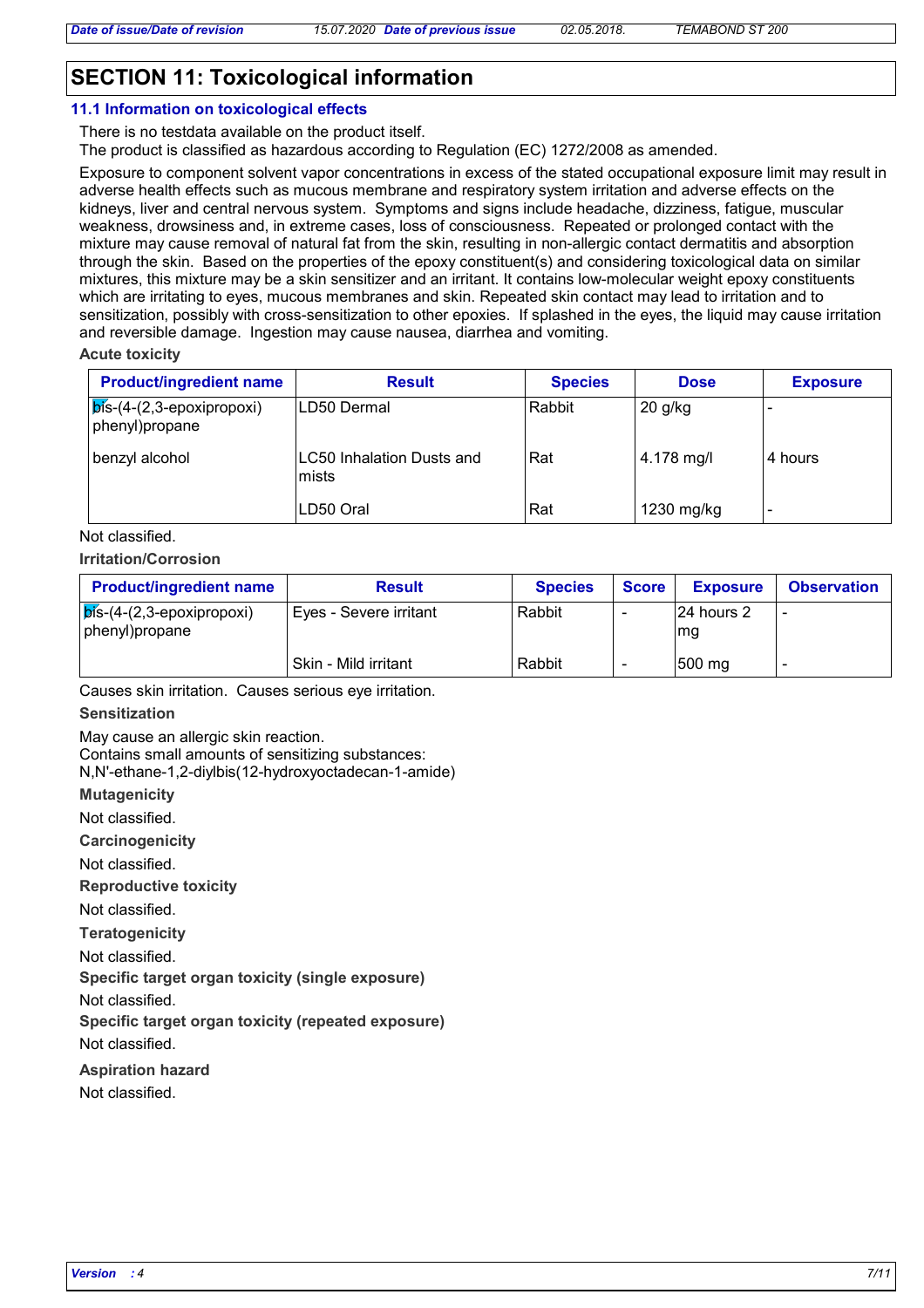## **SECTION 12: Ecological information**

Ecological testing has not been conducted on this product. Do not allow to enter drains, water courses or soil.

The product is classified as environmetally hazardous according to Regulation (EC) 1272/2008. Toxic to aquatic life with long lasting effects.

### **12.1 Toxicity**

| <b>Product/ingredient name</b> | <b>Result</b>                     | <b>Species</b> | <b>Exposure</b> |
|--------------------------------|-----------------------------------|----------------|-----------------|
| phenol, methylstyrenated       | $\mu$ LC50 25.8 mg/m <sup>3</sup> | Fish           | 96 hours        |

#### **12.2 Persistence and degradability :** No specific data.

#### **12.3 Bioaccumulative potential**

| <b>Product/ingredient name</b>              | $LogP_{ow}$ | <b>Bioconcentration factor</b><br>[BCF] | <b>Potential</b> |
|---------------------------------------------|-------------|-----------------------------------------|------------------|
| <b>iso-butanol</b>                          |             |                                         | low              |
| benzyl alcohol                              | 0.87        | 1.37                                    | <b>low</b>       |
| Reaction mass of<br>ethylbenzene and xylene | 3.12        | 8.1 to 25.9                             | low              |
| phenol, methylstyrenated                    | 3.627       |                                         | <b>I</b> low     |

## **12.4 Mobility in soil**

| <b>Soil/water partition</b> | : Not available. |
|-----------------------------|------------------|
| coefficient (Koc)           |                  |
| <b>Mobility</b>             | : Not available. |

### **12.5 Results of PBT and vPvB assessment**

This mixture does not contain any substances that are assessed to be a PBT or a vPvB.

#### **12.6 Other adverse effects :**

## **SECTION 13: Disposal considerations**

: None.

#### **13.1 Waste treatment methods**

**Product**

**Methods of disposal :**

Gather residues into waste containers. Liquid residue and cleaning liquids are hazardous waste and must not be emptied into drains or sewage system, but handled in accordance with national regulations. Product residues should be left at special companies which have permission for gathering this kind of wastes.

#### **European waste catalogue (EWC)**

| Waste code                 | <b>Waste designation</b>                                                                                                                                                                                     |
|----------------------------|--------------------------------------------------------------------------------------------------------------------------------------------------------------------------------------------------------------|
| 08 01 11*                  | waste paint and varnish containing organic solvents or other hazardous substances                                                                                                                            |
|                            | If this product is mixed with other wastes, the original waste product code may no longer apply and the appropriate<br>code should be assigned. For further information, contact your local waste authority. |
| Packaging                  |                                                                                                                                                                                                              |
| <b>Methods of disposal</b> | Empty packaging should be disposed of in accordance with national regulations.                                                                                                                               |

**Special precautions :**

*Version : 4 8/11*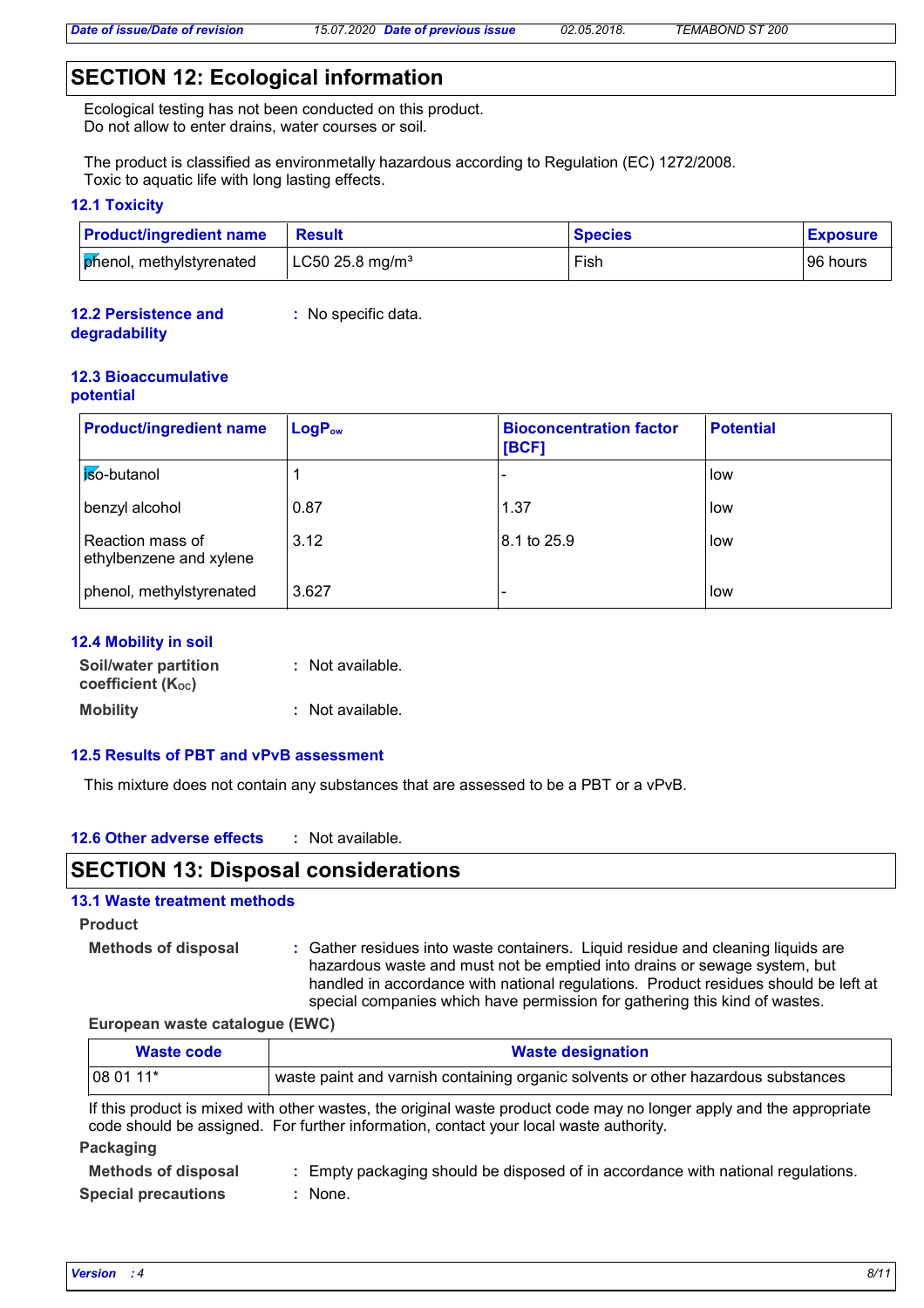## **SECTION 14: Transport information**

|                                                                         |                                           | <b>ADR/RID</b>                               | <b>IMDG</b>   | <b>IATA</b>                                                                                                                                                               |  |
|-------------------------------------------------------------------------|-------------------------------------------|----------------------------------------------|---------------|---------------------------------------------------------------------------------------------------------------------------------------------------------------------------|--|
|                                                                         | 14.1 UN number                            | <b>UN1263</b>                                | <b>UN1263</b> | <b>UN1263</b>                                                                                                                                                             |  |
|                                                                         | 14.2 UN proper<br>shipping name           | <b>PAINT</b>                                 | <b>PAINT</b>  | <b>PAINT</b>                                                                                                                                                              |  |
|                                                                         | <b>14.3 Transport</b><br>hazard class(es) | 3                                            | 3             | 3                                                                                                                                                                         |  |
|                                                                         | 14.4 Packing<br>group                     | III                                          | III           | III                                                                                                                                                                       |  |
|                                                                         | 14.5<br><b>Environmental</b><br>hazards   | Yes.                                         | Yes.          | Yes. The<br>environmentally<br>hazardous substance<br>mark is not required.                                                                                               |  |
|                                                                         | <b>Additional information</b>             |                                              |               |                                                                                                                                                                           |  |
|                                                                         | <b>ADR/RID</b>                            | sizes of ≤5 L or ≤5 kg.<br>Tunnel code (D/E) |               | : The environmentally hazardous substance mark is not required when transported in                                                                                        |  |
|                                                                         | <b>IMDG</b>                               | <b>Emergency schedules F-E,S-E</b>           |               | : The marine pollutant mark is not required when transported in sizes of $\leq 5$ L or $\leq 5$ kg.                                                                       |  |
|                                                                         | <b>IATA</b>                               | transportation regulations.                  |               | : The environmentally hazardous substance mark may appear if required by other                                                                                            |  |
| user                                                                    | <b>14.6 Special precautions for</b>       | the event of an accident or spillage.        |               | : Transport within user's premises: always transport in closed containers that are<br>upright and secure. Ensure that persons transporting the product know what to do in |  |
| <b>14.7 Transport in bulk</b><br>according to IMO<br><b>instruments</b> |                                           | : Not available.                             |               |                                                                                                                                                                           |  |

## **SECTION 15: Regulatory information**

|                                                                                   | 15.1 Safety, health and environmental regulations/legislation specific for the substance or mixture |
|-----------------------------------------------------------------------------------|-----------------------------------------------------------------------------------------------------|
| EU Regulation (EC) No. 1907/2006 (REACH)                                          |                                                                                                     |
| <b>Other EU regulations</b>                                                       |                                                                                                     |
| <b>Europe inventory</b>                                                           | : Not determined.                                                                                   |
| Industrial emissions<br>(integrated pollution<br>prevention and control) -<br>Air | : Listed                                                                                            |
| <b>VOC Directive</b>                                                              | : This product is in scope of Directive 2004/42/CE.                                                 |
| <b>15.2 Chemical Safety</b><br><b>Assessment</b>                                  | : This product contains substances for which Chemical Safety Assessments are still<br>required.     |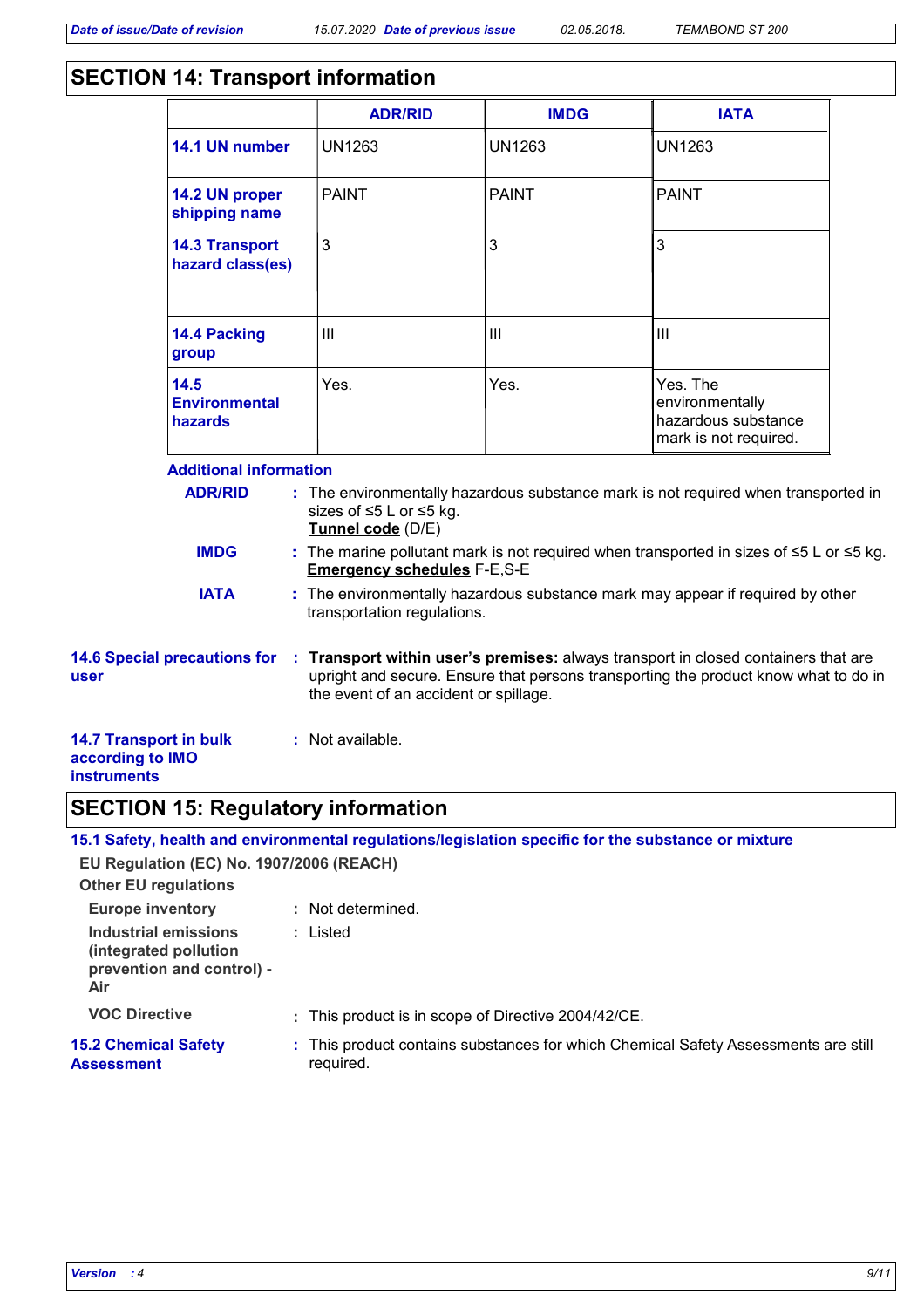*Date of issue/Date of revision 15.07.2020 Date of previous issue 02.05.2018. TEMABOND ST 200*

## **SECTION 16: Other information**

 $\nabla$  Indicates information that has changed from previously issued version.

| <b>Abbreviations and</b> | $\therefore$ ATE = Acute Toxicity Estimate                                    |
|--------------------------|-------------------------------------------------------------------------------|
| acronyms                 | CLP = Classification, Labelling and Packaging Regulation [Regulation (EC) No. |
|                          | 1272/2008]                                                                    |
|                          | DMEL = Derived Minimal Effect Level                                           |
|                          | DNEL = Derived No Effect Level                                                |
|                          | EUH statement = CLP-specific Hazard statement                                 |
|                          | PBT = Persistent, Bioaccumulative and Toxic                                   |
|                          | PNEC = Predicted No Effect Concentration                                      |
|                          | <b>RRN = REACH Registration Number</b>                                        |
|                          | vPvB = Very Persistent and Very Bioaccumulative                               |

**Procedure used to derive the classification according to Regulation (EC) No. 1272/2008 [CLP/GHS]**

|                                                                                                                  |                                                                                                                                                                                                                                                                                                                                                                   | Procedure used to derive the classification according to Regulation (EC) No. 1272/2008 [CLP/GHS]                                                                                                                                                                                                                                                                                                                                                                                                                                                                  |
|------------------------------------------------------------------------------------------------------------------|-------------------------------------------------------------------------------------------------------------------------------------------------------------------------------------------------------------------------------------------------------------------------------------------------------------------------------------------------------------------|-------------------------------------------------------------------------------------------------------------------------------------------------------------------------------------------------------------------------------------------------------------------------------------------------------------------------------------------------------------------------------------------------------------------------------------------------------------------------------------------------------------------------------------------------------------------|
| <b>Classification</b>                                                                                            |                                                                                                                                                                                                                                                                                                                                                                   | <b>Justification</b>                                                                                                                                                                                                                                                                                                                                                                                                                                                                                                                                              |
| Flam. Liq. 3, H226<br>Skin Irrit. 2, H315<br>Eye Irrit. 2, H319<br>Skin Sens. 1, H317<br>Aquatic Chronic 2, H411 |                                                                                                                                                                                                                                                                                                                                                                   | On basis of test data<br>Calculation method<br>Calculation method<br>Calculation method<br>Calculation method                                                                                                                                                                                                                                                                                                                                                                                                                                                     |
| <b>Full text of abbreviated H</b><br><b>statements</b>                                                           | : $\cancel{17}226$<br>Flammable liquid and vapor.<br>H228<br>Flammable solid.<br>H302<br>Harmful if swallowed.<br>H304<br>H312<br>Harmful in contact with skin.<br>H315<br>Causes skin irritation.<br>H317<br>H318<br>Causes serious eye damage.<br>H319<br>Causes serious eye irritation.<br>H332<br>Harmful if inhaled.<br>H335<br>H336<br>H373<br>H411<br>H412 | May be fatal if swallowed and enters airways.<br>May cause an allergic skin reaction.<br>May cause respiratory irritation.<br>May cause drowsiness or dizziness.<br>May cause damage to organs through prolonged or repeated exposure.<br>Toxic to aquatic life with long lasting effects.<br>Harmful to aquatic life with long lasting effects.<br>EUH066 Repeated exposure may cause skin dryness or cracking.                                                                                                                                                  |
| <b>Full text of classifications</b><br>[CLP/GHS]                                                                 | $\mathsf{R}$ Mcute Tox. 4<br><b>Aquatic Chronic 2</b><br>Aquatic Chronic 3<br>Asp. Tox. 1<br>Eye Dam. 1<br>Eye Irrit. 2<br>Flam. Liq. 3<br>Flam. Sol. 1<br>Skin Irrit. 2<br>Skin Sens. 1<br>STOT RE 2<br>STOT SE 3                                                                                                                                                | <b>ACUTE TOXICITY - Category 4</b><br>AQUATIC HAZARD (LONG-TERM) - Category 2<br>AQUATIC HAZARD (LONG-TERM) - Category 3<br><b>ASPIRATION HAZARD - Category 1</b><br>SERIOUS EYE DAMAGE/ EYE IRRITATION - Category 1<br>SERIOUS EYE DAMAGE/ EYE IRRITATION - Category 2<br>FLAMMABLE LIQUIDS - Category 3<br>FLAMMABLE SOLIDS - Category 1<br>SKIN CORROSION/IRRITATION - Category 2<br>SKIN SENSITIZATION - Category 1<br>SPECIFIC TARGET ORGAN TOXICITY (REPEATED<br>EXPOSURE) - Category 2<br>SPECIFIC TARGET ORGAN TOXICITY (SINGLE<br>EXPOSURE) - Category 3 |
| Date of issue/Date of<br>revision                                                                                | : 7/15/2020                                                                                                                                                                                                                                                                                                                                                       |                                                                                                                                                                                                                                                                                                                                                                                                                                                                                                                                                                   |
| Date of previous issue                                                                                           | : 5/2/2018                                                                                                                                                                                                                                                                                                                                                        |                                                                                                                                                                                                                                                                                                                                                                                                                                                                                                                                                                   |
| <b>Version</b>                                                                                                   | : 4                                                                                                                                                                                                                                                                                                                                                               |                                                                                                                                                                                                                                                                                                                                                                                                                                                                                                                                                                   |
| <b>Notice to reader</b>                                                                                          |                                                                                                                                                                                                                                                                                                                                                                   |                                                                                                                                                                                                                                                                                                                                                                                                                                                                                                                                                                   |